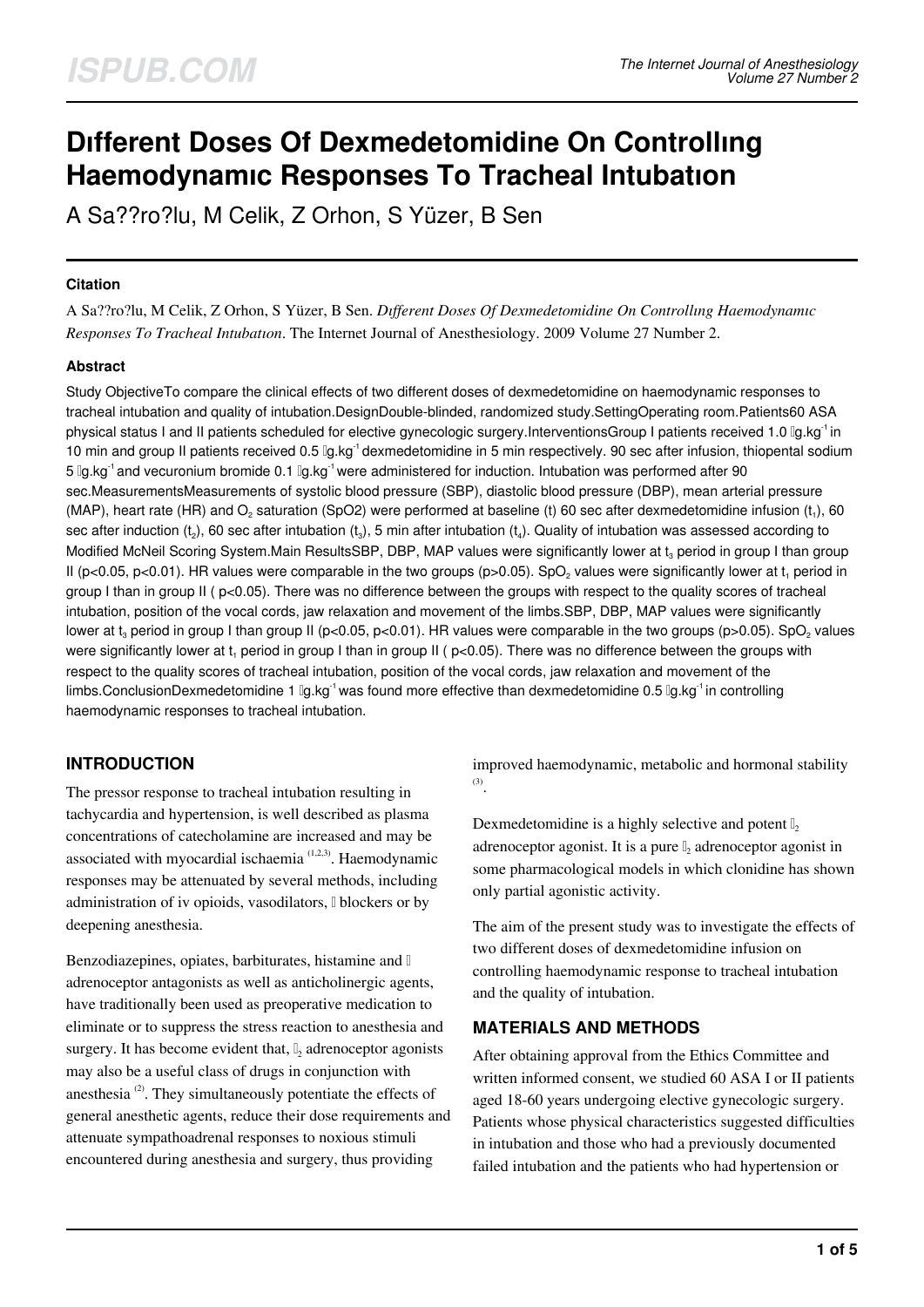cardiovascular disease and taking any medication were excluded. The patients were allocated randomly ( balanced randomisation using a computer program, block size 10 ) to receive either dexmedetomidine infusion  $1 \, \text{lg.kg}^{-1}$  (n:30) in group I in ten minutes or 0,5  $\lg \lg \lg^{-1}(n:30)$  in group II in five minutes before induction of anesthesia ( Lifecare 5000, Abbott, North Chicago, USA). The study was conducted in a double-blind fashion. Baseline measurements of arterial blood pressure, heart rate and  $O_2$  saturation were performed in the operating room.

After arrival of the patients to the operating room, ECG and heart rate (Petaş KMA 100 monitor) were monitored continuously and non- invasive recordings of systolic, diastolic and mean arterial pressure at 5 min intervals were started with an automated oscillometric device. A vein in the dorsum of the left hand was cannulated for iv infusion ( 10  $ml.kg^{-1}$  0,9% NaCl ) and administration of drugs.

During the infusion of dexmedetomidine, patients were preoxygenated with 100% oxygen via a face mask (oxygen flow 6 lt.min<sup>-1</sup>). 90 secondes after the infusion, thiopentane 5 mg.kg $^{-1}$  was given. Vecuronium 0,1 mg.kg $^{-1}$  was administered to produce neuromuscular block. Then the patient's lungs were ventilated manually with 100% oxygen. 90 sec after vecuronium, laryngoscopy was attempted by the anesthetist. The anesthetist performing intubation assessed each patient for four variables: face mask ventilation, jaw relaxation, poısition of the vocal cords, reflex movement to tracheal intubation. The criteria used for ranking these variables were evaluated with the scoring system described by McNeil $^{(4)}$ .

Anaesthesia was maintained with Sevoflurane  $1\%$  and N<sub>2</sub>O- $O_2$  (66-34%). Measurements of SBP, DBP, MAP, HR and  $SpO<sub>2</sub>$  were performed 60 sec after dexmedetomidine infusion  $(t_1)$ , 60 sec after induction  $(t_2)$ , 60 sec after intubation  $(t_3)$  and  $5$  min after intubation  $(t_4)$ . Hypotension (reduction in arterial pressure of 30% or more from the baseline) was treated primarily by increasing the i.v. infusion rate , and then reducing sevoflurane concentration or with 10 mg bolus dose of efedrine. Bradycardia ( definied as heart rate less than 45 beat.min<sup>-1</sup>) was treated with 0.5 mg bolus dose of atropine.

Statictical evaluation was performed using GraphPad Prisma v.3 packed programme. Data were analysed with Newman Keuls test, chi-square test, student's t test as appropriate. p<0,05 was considered statistically significant. The results were presented as means and SD.

# **RESULTS**

The two groups were comparable in patient characteristics (Table 1). SAP, DAP, MAP were significantly lower in group I at  $t_3$  (  $p<0,05$ ,  $p<0,01$ ) (Table 2). The two groups were comparable in heart rates ( $p > 0.05$ ), SpO<sub>2</sub> levels in group I at  $t_1$  were significantly lower than group II (p<0,05) ( Table 3). The two groups were also comparable in reflex movement to intubation, jaw relaxation, position of the vocal cords and the total quality scores of tracheal intubation  $(p>0,05)$ .

In group I, SBP, DBP, MAP levels at t were significantly higher than  $t_2$  and  $t_4$ , and significantly lower than  $t_3$  period (Table 2). HR levels at t were significantly higher than all the other periods,  $SpO<sub>2</sub>$  levels at t were significantly lower than  $t_1$ ,  $t_2$ ,  $t_3$ ,  $t_4$  (p<0,05, p<0,01, p<0,001) (Table 3).

In group II, SBP, DBP, MAP levels at t were significantly higher than  $t_2$  and  $t_4$  and significantly lower than  $t_3$  (Table 2). HR levels at t were significantly higher than  $t_1$ ,  $t_2$ ,  $t_3$  and  $t_4$ , SpO<sub>2</sub> levels at t were significantly lower than  $t_1$ ,  $t_2$ ,  $t_3$  and  $t_4$ (p<0,005, p<0,01, p<0,001) (Table 3).

No patient required efedrine or atropine. Any side effect wasn't seen due to the infusion of dexmedetomidine.

# **Figure 1**

Table 1: Patient characteristics

|             |             | Groups I $(n=30)$ | Groups II $(n=30)$ |  |  |  |
|-------------|-------------|-------------------|--------------------|--|--|--|
|             |             |                   |                    |  |  |  |
| Age (year)  |             | $40.53 \pm 9.12$  | $41.1 \pm 9.22$    |  |  |  |
|             |             |                   |                    |  |  |  |
| Weight (kg) |             | $68.67 \pm 13.72$ | 69±9.87            |  |  |  |
|             |             |                   |                    |  |  |  |
| <b>ASA</b>  |             | 30 (%100.0)       | 30 (%100.0)        |  |  |  |
|             |             |                   |                    |  |  |  |
|             | $_{\rm II}$ | 0(%0.0)           | 0(%0.0)            |  |  |  |
|             |             |                   |                    |  |  |  |
| Mallampati  | I           | 22 (%73.3)        | 21 (%70.0)         |  |  |  |
|             |             |                   |                    |  |  |  |
|             | $_{\rm II}$ | 8(9/626.7)        | 9(%30.0)           |  |  |  |
|             |             |                   |                    |  |  |  |
| *n<0.05     |             |                   |                    |  |  |  |
|             |             |                   |                    |  |  |  |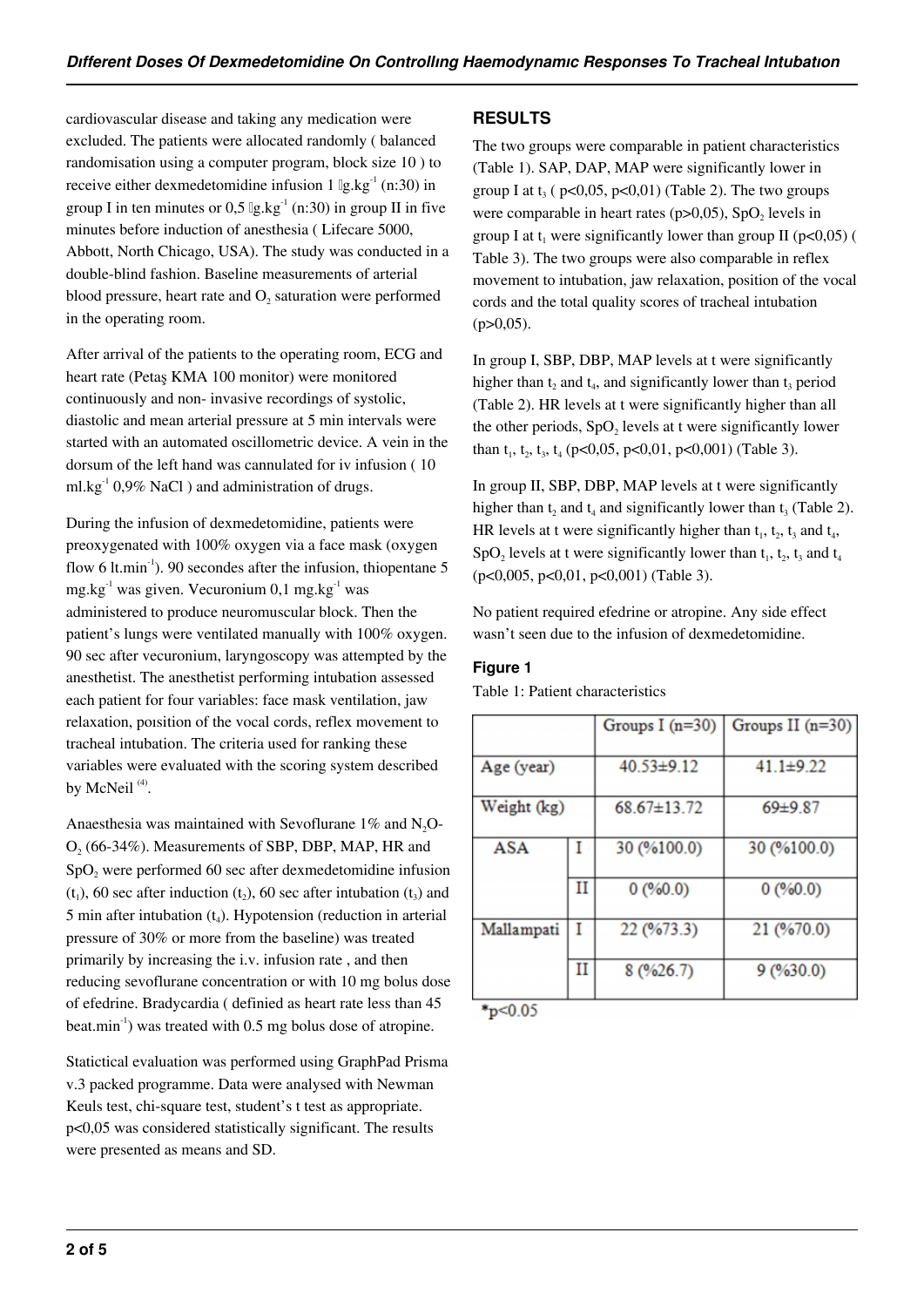## **Figure 2**

|     | $SBP$ (mm $Hg$ )      |                                  | $DBP$ (mmHg)          |                               | $MAP$ ( $mmHg$ )              |                                  |
|-----|-----------------------|----------------------------------|-----------------------|-------------------------------|-------------------------------|----------------------------------|
|     | Group I               | Group II                         | Group I               | GroupII                       | Group I                       | Group II                         |
| to  | $137.2 \pm 15.95$     | 138 27 ± 13 37                   | 75 97±9 59            | 78,77±6,69                    | 99.8±9.69                     | $101.13 \pm 9.36$                |
| tı. | $129.3 \pm 15.87$     | $133.37 \pm 14.16$               | 74 13±9 25            | 76.4±6.35                     | $94.6 \pm 9.69$               | 98.13±8.16                       |
| t2  | $122.23 \pm 16.93 +$  | $122.27 \pm 15.47 +$             | 75.77±11.11           | $74.53 \pm 10.63$             | $92.9 \pm 12.46$ <sup>+</sup> | 92.57±11.29 <sup>++</sup>        |
| ts  | $148.7 \pm 20.74$ *** | $160.1 \pm 16.85$ <sup>***</sup> | $90,4 \pm 12,36$ **** | $97.03 \pm 11.17 \rightarrow$ | $111.97 \pm 14.27$ *****      | $120.8 \pm 10.86$ <sup>***</sup> |
| t.  | $118.57 \pm 16.75***$ | $124.63 \pm 15.17***$            | $73.2 \pm 11.24$      | 78.4±11.42                    | 91.83±11.95 <sup>++</sup>     | 96.6±11.04*                      |
|     |                       | *p<0.05; between groups          |                       |                               |                               |                                  |
|     |                       | **p<0,01; between groups         |                       |                               |                               |                                  |

+p<0,05; compared to to

++p<0.01; compared to t

 $++p<0.001$ : compared to to

## **Figure 3**

Table 3: HR and SpO levels of the patients

|    |                                 | <b>HR</b>                        | SpO <sub>2</sub> (%)             |                                 |  |
|----|---------------------------------|----------------------------------|----------------------------------|---------------------------------|--|
|    | Grup I                          | Grup II                          | Grup I                           | Grup II                         |  |
| t٥ | $95.23 \pm 12.28$               | $91 \pm 10.9$                    | $98.03 \pm 1.07$                 | 97.93±0.91                      |  |
| tı | $72.7 \pm 13.77 \pm 1$          | $73.43 \pm 13.33 \rightarrow 7$  | $98.9 \pm 1.06$ ****             | $99.37 \pm 0.61$ <sup>***</sup> |  |
| t2 | $73.63 \pm 7.45$ <sup>***</sup> | $72.2 \pm 8.95$ <sup>***</sup>   | 99.77±0.43+++                    | $99.73 \pm 0.45$ <sup>***</sup> |  |
| t٤ | $86.27 \pm 9.71 +$              | $85.53 \pm 9.86 +$               | $99.77 \pm 0.43$ <sup>****</sup> | $99.67 \pm 0.48$ <sup>***</sup> |  |
| t4 | $77.83 \pm 9.13 \rightarrow$    | $75.23 \pm 10.39$ <sup>***</sup> | $99.37 \pm 0.56$ <sup>***</sup>  | $99.4 \pm 0.56$ <sup>***</sup>  |  |

\*p<0,05; between groups

 $++p<0.01$ ; compared to to

 $++$  p<0.001; compared to to

## **DISCUSSION**

The  $\mathbb{I}_2$  receptors are involved in regulating the autonomic and cardiovascular systems.  $\mathbb{I}_2$  receptors are located on blood vessels, where they mediate vasoconstriction, and on sympathetic terminals where they inhibit norepinephrine release.  $\mathbb{I}_2$  receptors are also located within the central nervous system and their activation leads to sedation, a reduction of tonic levels of sympathetic outflow and an augmentation of cardiac-vagal activity. This can result in a decrease in heart rate and cardiac output. The use of  $\mathbb{I}$ , agonists in the perioperative period has been associated with reduced anesthetic requirements and attenuated heart rate and blood pressure responses to stressfull events. In addition, 2 receptors within the spinal cord modulate pain pathways, thereby providing some degree of analgesia  $(5,6,7)$ .

It was observed that dexmedetomidine used in premedication supresses the sympathetic activation which is due to the endotracheal intubation  $(8)$ . Güler et al. found that the increase in blood pressure and heart rate during the extubation is decreased and the quality of extubation is increased by dexmedetomidine<sup>(9)</sup>.

It was found in the study by Jaakola et al. that , during the intubation blood pressure and heart rate is significantly reduced by  $0.6 \lg \lg \lg^{-1}$  dexmedetomidine  $(10)$ . In Scheinin's study these parameters were also reduced by equal doses of dexmedetomidine  $(11)$ . In the other study which was done by Tezer et al. it is concluded that sympathetic responses during laryngoscopy and intubation were effectively reduced by dexmedetomidine 1  $\lg$ .kg<sup>-1</sup>h<sup>-1</sup> and esmolol 250  $\lg$ .kg<sup>-1</sup>min<sup>-1</sup>  $(12)$ . Khan et al. demonstrated that heart rate, sistolic and diastolic blood pressure were reduced by dexmedetomidine  $(13)$ . In another study on the patients undergoing vascular surgery , it was observed that in the recovery period dexmedetomidine infusion led to supression on heart rate and plazma cathecholamine levels <sup>(14)</sup>.

In this study dexmedetomidine 1  $\lg \lg \lg^{-1}$  and 0.5  $\lg \lg^{-1}$  SAP, DAP, MAP and HR levels were significantly lower at 60 sec after induction and 5 min after intubation than baseline levels. But these levels were significantly higher 60 sec after tracheal intubation. It was found that dexmedetomidine 1  $\lg$ .kg<sup>-1</sup> is effective to suppress haemodynamic responses to tracheal intubation but dexmedetomidine  $0.5 \lg \log^{-1}$  hasn't the same effect.

In some studies it is observed that mean arterial pressure was decreased by low doses of dexmedetomidine (  $0.25$ -1  $\lg \text{kg}^{-1}$ ) and mean arterial pressure was increased transiently and heart rate was decreased significantly by high doses of (1-4  $\lg \lg \lg^{-1}$ ) dexmedetomidine <sup>(6,7)</sup>. Scheinin et al reported that the use of  $\mathbb{I}_2$  agonist leads to bradycardia<sup>(11)</sup>. Belleville et al found that dexmedetomidine which is given in two minutes the doses of  $1-2 \lg \log^{-1}$  causes irregular ventilation and apnea episodes (15). Ebert et al. didn't observe any apnea, airway obstruction and hypoxemia with bolus doses of dexmedetomidine in their study and they reported that depression of respiration may be seen due to deep sedation, for the reason that  $\mathbb{I}_2$  adrenergic agonists don't have active role on the respiration center  $(7)$ .

In another study in which the infusion of opioid and  $\mathbb{I}$ , adrenergic agonists were compared, it was concluded that dexmedetomidine doesn't cause significant respiratuar depression and it decreases the risk of apnea (16). Hofer et al reported that dexmedetomidine seems to be a good choice in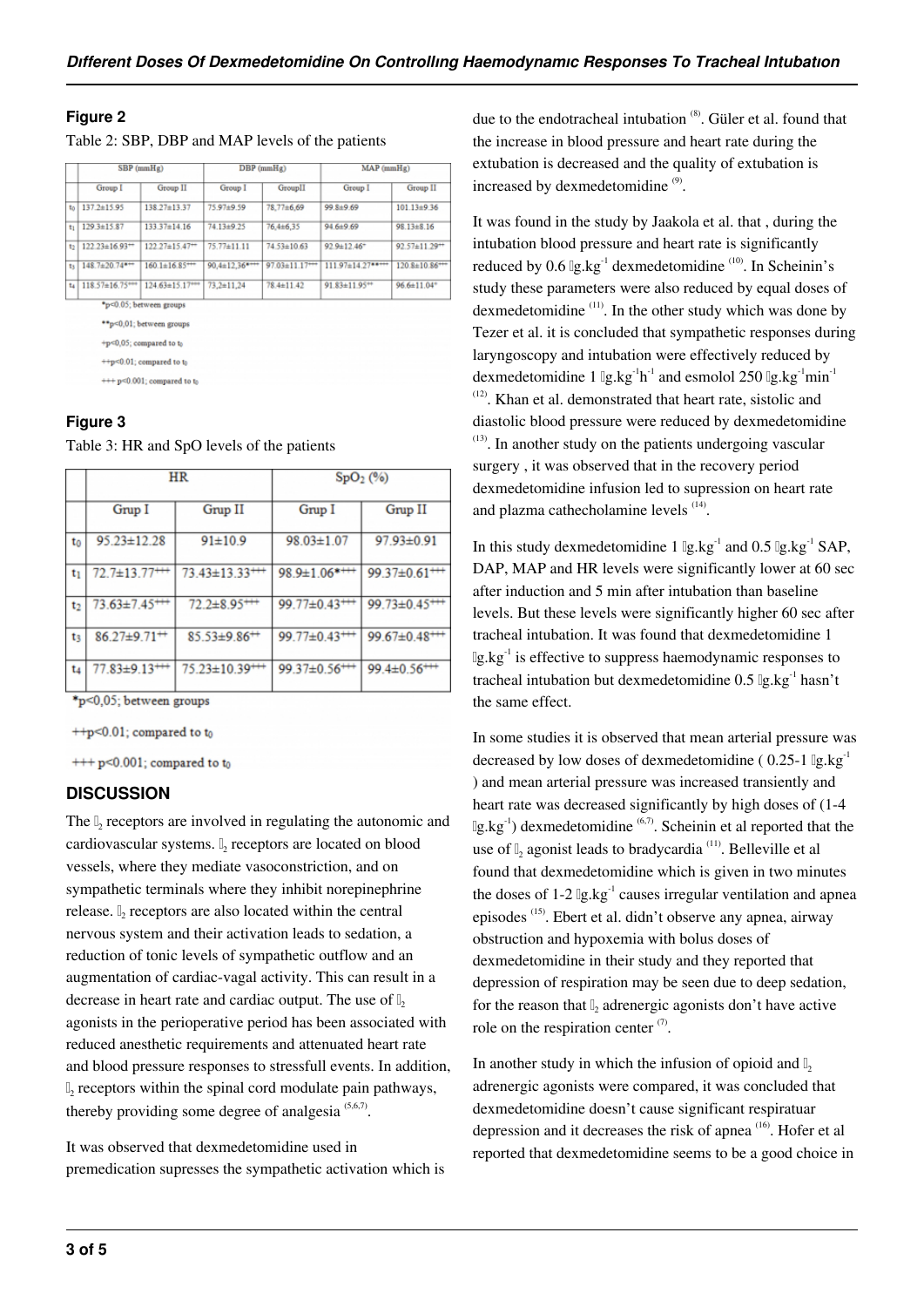the critical patients in whom ventilation can be depressed with narcotics  $(17)$ .

In the study which was done by Bekker et al patients in the dexmedetomidine group received an initial loading dose of 1 μg.kg-1 of dexmedetomidine over ten min, followed by a continuous infusion of 0.5  $\lg$ .kg 1.h<sup>-1</sup>. They determined that intraoperative dexmedetomidine infusion was effective for blunting the increases in SBP perioperatively and it did not increase the incidence of hypotension or bradycardia<sup>(18)</sup>.

In this study any hypotension or bradycardia, were seen and any medical intervention, was required. Also significant respiratory depression, apnea, muscle rigidity or decrease in  $SpO<sub>2</sub>$  were seen in any patient.

In assessing the quality of intubation, there was no difference between the groups in means of jaw relaxation, position of the vocal cords, reflex movement to intubation and total score of intubation quality.

In summary, these results suggest that to controll haemodynamic responses to tracheal intubation, dexmedetomidine 1  $\lg$ .kg<sup>-1</sup> is more effective than dexmedetomidine  $0.5 \lg \lg \lg$ <sup>1</sup> without any side effect.

#### **References**

1. Shibman AJ, Smith G, Achola KJ. Cardiovascular and catecholamine responses to laryngoscopy with and without tracheal intubation. Br J Anaesth 1987; 59(3):295-299. 2. Longnecker DE. Alpine anesthesia: can pretreatment with clonidine decrease the peks and valleys? Anesthesiology 1987: 67(1):1-2.

3. Bloor BC. Clonidine and other alpha2-adrenergic agonists: an important new drug class for the perioperative period. Semin Anesth 1988; 68:170-7.

4. McNeil IA, Culbert B, Russell I. Comparison of intubating conditions following propofol and succinylcoline with propofol and remifentanil 2 micrograms kg-1 or 4 micrograms kg-1. Br J Anaesth 2000; 85:623-625.

5. Aantaa RE, Kanto JH, Scheinin M, Kallio AMI, Scheinin H. Dexmedetomidine premedication for minor gynecological surgery. Anesth Analg 1990; 70:407-13.

6. Bloor BC, Ward DS, Belleville JP, Maze M. Effects of

intravenous Dexmedetomidine in humans. II. Hemodynamic changes. Anesthesiology 1992; 77:1134-42. 7. Ebert T, Hall JE, Barney JA, Uhrich TD, Colinco MD. The effects of increasing plasma concentrations of dexmedetomidine in humans. Anesthesiology 2000; 93:382-

-394. 8. Erkola O, Korttila K, Aho M. Comparison of intramuscular dexmedetomidine and midazolam premedication for elective abdominal hysterectomy. Anesth Analg 1994; 79:646-53.

9. Güler G, Akın A, Tosun Z, Eskitaşoğlu E, et al. During the extubation the effects of dexmedetomidine on cardiovascular changes and quality of extubation in the old patients undergoing cataract surgery. Turkish Journal of Anaesthesia 2005; 33:18-23

10. Jaakola ML, Ali-Melkkila T, Kanto J, Kallio A, Scheinin H, Scheinin M. Dexmedetomidine reduces intraocular pressure, intubation responses and anaesthetic requirements in patients undergoing ophthalmic surgery. Br J Anaesth 1992; 68:570-575.

11. Scheinin B, Lindgren L, Randell T, Scheinin H, Scheinin M. Dexmedetomidine attenuates sympathoadrenel responses to tracheal intubation and reduces the need for thiopentone and peroperative fentanyl. Br J Anaesth 1992; 68:126-131. 12. Tezer E, Sarıcaoğlu F, Çelebi N, Aypar Ü. Comparison of esmolol and dexmedetomidine in induction of anesthesia about hemodynamic and anaesthetic requirements. Turkish Journal of Anesthesia 2005; 13(4):247-252.

13. Khan ZP, Munday IT, Jones RM, Thornton C, Mant TG, Amin D. Effects of dexmedetomidine on isoflurane requirements in healthy volunteers. 1:Pharmacodynamic and pharmacokinetic interactions. Br J Anaesth 1999; 83: 372-80.

14. Talke P, Chen R, Thomas B, et al. The hemodynamic and adrenergic effects of perioperative dexmedetomidine infusion after vascular surgery. Anesth Analg. 2000; 90(4): 834-9.

15. Belleville JP, Ward DS, Bloor BC, Maze M. Effects of intravenous Dexmedetomidine in humans. Anesthesiology 1992; 77:1125-33.

16. Cortinez LI, Hsu YW, Sum-Ping ST, et al. Dexmedetomidine pharmacodynamics: Part I: Crossover comparison of the respiratory effects of dexmedetomidine and remifentanil in healthy volunteers. Anesthesiology 2004; 101(5):1066-76.

17. Hofer RE, Sprung J, Sarr MG, Wedel DJ. Anesthesia for a patient with morbid obesity using dexmedetomidine without narcotics. Can J Anaesth 2005; 52(2):176-80. 18. Bekker A, Sturaitis M, Bloom M, et al. The effect of dexmedetomidine on perioperative hemodynamics in patients undergoing craniotomy. Anesth Analg. 2008; 107 (4): 1340-1347.